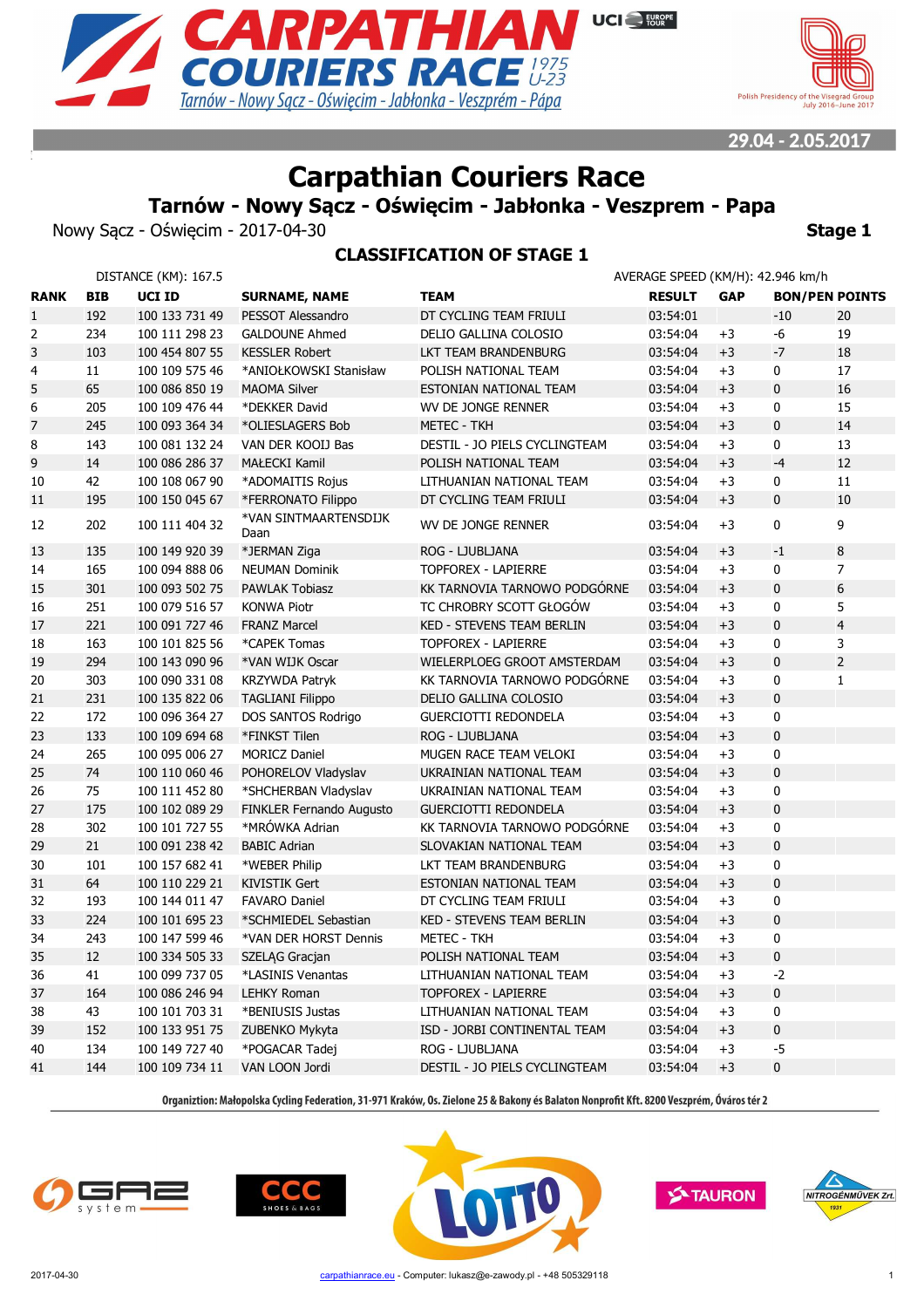



00.04 0.05.0047

|    |     |                |                             |                                                                                                                                          |          |         | <u> 29.04 - 2.05.2017</u> |
|----|-----|----------------|-----------------------------|------------------------------------------------------------------------------------------------------------------------------------------|----------|---------|---------------------------|
| 42 | 215 | 100 150 646 86 | *PEKALA Piotr               | KS POGOŃ MOSTOSTAL PUŁAWY                                                                                                                | 03:54:04 | $+3$    | 0                         |
| 43 | 63  | 100 092 396 36 | <b>VENDELIN Karl-Arnold</b> | ESTONIAN NATIONAL TEAM                                                                                                                   | 03:54:04 | $+3$    | $\pmb{0}$                 |
| 44 | 212 | 100 097 178 65 | SOLIŃSKI Patryk             | KS POGOŃ MOSTOSTAL PUŁAWY                                                                                                                | 03:54:04 | $+3$    | 0                         |
| 45 | 262 | 100 095 205 32 | <b>FILUTAS Viktor</b>       | MUGEN RACE TEAM VELOKI                                                                                                                   | 03:54:04 | $+3$    | $\pmb{0}$                 |
| 46 | 242 | 100 094 129 23 | *BOUWMANS Dylan             | <b>METEC - TKH</b>                                                                                                                       | 03:54:04 | $+3$    | $\mathbf 0$               |
| 47 | 201 | 100 097 493 89 | *BOUWMANS Bryan             | WV DE JONGE RENNER                                                                                                                       | 03:54:04 | $+3$    | $\pmb{0}$                 |
| 48 | 292 | 100 231 298 34 | *SCHRIJVER Jorgos           | WIELERPLOEG GROOT AMSTERDAM                                                                                                              | 03:54:04 | $+3$    | $\mathbf 0$               |
| 49 | 132 | 100 098 007 21 | PENKO Izidor                | ROG - LJUBLJANA                                                                                                                          | 03:54:04 | $+3$    | $\pmb{0}$                 |
| 50 | 121 | 100 110 758 65 | *VLCAK Martin               | DUKLA BANSKA BYSTRICA                                                                                                                    | 03:54:04 | $+3$    | $\mathbf 0$               |
| 51 | 102 | 100 454 814 62 | <b>KOCH Christian</b>       | LKT TEAM BRANDENBURG                                                                                                                     | 03:54:04 | $+3$    | $\pmb{0}$                 |
| 52 | 171 | 100 148 851 37 | <b>JUSTO Oscar</b>          | <b>GUERCIOTTI REDONDELA</b>                                                                                                              | 03:54:04 | $+3$    | $\mathbf 0$               |
| 53 | 104 | 100 151 414 78 | *RUDYS Paul                 | LKT TEAM BRANDENBURG                                                                                                                     | 03:54:04 | $+3$    | $\pmb{0}$                 |
| 54 | 255 | 100 158 475 58 | *JAGIEŁA Adam               | TC CHROBRY SCOTT GŁOGÓW                                                                                                                  | 03:54:04 | $+3$    | $-1$                      |
| 55 | 73  | 100 097 334 27 | *SHEVCHUK Taras             | UKRAINIAN NATIONAL TEAM                                                                                                                  | 03:54:04 | $+3$    | $\pmb{0}$                 |
| 56 | 151 | 100 096 409 72 | <b>UDOD Rinat</b>           | ISD - JORBI CONTINENTAL TEAM                                                                                                             | 03:54:04 | $+3$    | 0                         |
| 57 | 173 | 100 519 096 33 | <b>ARRIAGADA Matias</b>     | <b>GUERCIOTTI REDONDELA</b>                                                                                                              | 03:54:04 | $+3$    | $\pmb{0}$                 |
| 58 | 194 | 100 150 819 65 | *MELLONI Mattia             | DT CYCLING TEAM FRIULI                                                                                                                   | 03:54:04 | $+3$    | 0                         |
| 59 | 191 | 100 138 797 71 | <b>BAIS Mattia</b>          | DT CYCLING TEAM FRIULI                                                                                                                   | 03:54:04 | $+3$    | $\pmb{0}$                 |
| 60 | 124 | 100 086 255 06 | <b>BELLAN Juraj</b>         | DUKLA BANSKA BYSTRICA                                                                                                                    | 03:54:04 | $+3$    | $\mathbf 0$               |
| 61 | 241 | 100 149 522 29 | *VAN DE BERG Lars           | METEC - TKH                                                                                                                              | 03:54:04 | $+3$    | $\pmb{0}$                 |
| 62 | 145 | 100 151 265 26 | *OLDE MEIERINK Lars         | DESTIL - JO PIELS CYCLINGTEAM                                                                                                            | 03:54:04 | $+3$    | $\mathbf 0$               |
| 63 | 211 | 100 093 371 41 | GÓRECKI Patryk              | KS POGOŃ MOSTOSTAL PUŁAWY                                                                                                                | 03:54:04 | $+3$    | $\mathbf{0}$              |
| 64 | 213 | 100 090 324 01 | <b>KAZIMIERCZAK Mateusz</b> | KS POGOŃ MOSTOSTAL PUŁAWY                                                                                                                | 03:54:04 | $+3$    | $\mathbf 0$               |
| 65 | 15  | 100 094 247 44 | *SŁAWEK Damian              | POLISH NATIONAL TEAM                                                                                                                     | 03:54:04 | $+3$    | $\pmb{0}$                 |
| 66 | 232 | 100 109 702 76 | <b>GIULIANI Giacomo</b>     | DELIO GALLINA COLOSIO                                                                                                                    | 03:54:04 | $+3$    | $\mathbf 0$               |
| 67 | 62  | 100 097 307 00 | *JOHANSON Kristian          | ESTONIAN NATIONAL TEAM                                                                                                                   | 03:54:04 | $+3$    | $\mathbf 0$               |
| 68 | 141 | 100 111 271 93 | VAN BROEKHOVEN Rob          | DESTIL - JO PIELS CYCLINGTEAM                                                                                                            | 03:54:04 | $+3$    | 0                         |
| 69 | 223 | 100 101 782 13 | *MAGDEBURG Tobias           | <b>KED - STEVENS TEAM BERLIN</b>                                                                                                         | 03:54:04 | $+3$    | $\mathbf{0}$              |
| 70 | 253 | 100 150 643 83 | *OCHOCKI Łukasz             | TC CHROBRY SCOTT GŁOGÓW                                                                                                                  | 03:54:04 | $+3$    | 0                         |
| 71 | 293 | 100 147 607 54 | *MOURIS Teun                | WIELERPLOEG GROOT AMSTERDAM                                                                                                              | 03:54:04 | $+3$    | $\mathbf{0}$              |
| 72 | 244 | 100 106 072 35 | *NIEUWPOORT Jelle           | <b>METEC - TKH</b>                                                                                                                       | 03:54:04 | $+3$    | 0                         |
| 73 | 162 | 100 097 457 53 | *SIRUCEK Vaclav             | <b>TOPFOREX - LAPIERRE</b>                                                                                                               | 03:54:04 | $+3$    | $\pmb{0}$                 |
| 74 | 261 | 100 145 433 14 | *BERTALAN Balazs            | MUGEN RACE TEAM VELOKI                                                                                                                   | 03:54:04 | $+3$    | 0                         |
| 75 | 304 | 100 097 406 02 | *SÓJKA Mikołaj              | KK TARNOVIA TARNOWO PODGÓRNE                                                                                                             | 03:54:04 | $+3$    | $\pmb{0}$                 |
| 76 | 305 | 100 133 945 69 | <b>KARBOWY Marcin</b>       | KK TARNOVIA TARNOWO PODGÓRNE                                                                                                             | 03:54:04 | $+3$    | 0                         |
| 77 | 161 | 100 093 386 56 | <b>PETRUS Jiri</b>          | <b>TOPFOREX - LAPIERRE</b>                                                                                                               | 03:54:04 | $+3$    | $\pmb{0}$                 |
| 78 | 154 | 100 086 658 21 | <b>BUDYAK Anatoliy</b>      | ISD - JORBI CONTINENTAL TEAM                                                                                                             | 03:54:04 | $+3$    | $\mathbf 0$               |
|    |     | 100 139 624 25 |                             |                                                                                                                                          |          |         |                           |
| 79 | 252 |                | ADAMCZYK Dawid              | TC CHROBRY SCOTT GŁOGÓW                                                                                                                  | 03:54:04 | $+3$    | 0                         |
| 80 | 254 | 100 152 908 20 | *JAKAŁA Jakub               | TC CHROBRY SCOTT GŁOGÓW                                                                                                                  | 03:54:04 | $+3$    | 0                         |
| 81 | 225 | 100 364 669 30 | *AL MOAKEE Tarek            | KED - STEVENS TEAM BERLIN                                                                                                                | 03:54:04 | $+3$    | $\bf{0}$                  |
| 82 | 174 | 100 140 555 83 | MAY Jefferey                | <b>GUERCIOTTI REDONDELA</b>                                                                                                              | 03:54:04 | $+3$    | 0                         |
| 83 | 203 | 100 151 278 39 | *KROON Rody                 | WV DE JONGE RENNER                                                                                                                       | 03:54:04 | $+3$    | $\pmb{0}$                 |
| 84 | 204 | 100 138 043 93 | VAN IERSEL Youri            | WV DE JONGE RENNER                                                                                                                       | 03:54:41 | $+40$   | 0                         |
| 85 | 214 | 100 150 634 74 | *KONOFAŁ Sebastian          | KS POGOŃ MOSTOSTAL PUŁAWY                                                                                                                | 03:54:04 | $+3$    | $\pmb{0}$                 |
| 86 | 131 | 100 086 935 07 | RUCIGAJ Ziga                | ROG - LJUBLJANA                                                                                                                          | 03:54:04 | $+3$    | $-2$                      |
| 87 | 233 | 100 097 807 15 | <b>RADICE Raffaele</b>      | DELIO GALLINA COLOSIO                                                                                                                    | 03:54:04 | $+3$    | 0                         |
| 88 | 13  | 100 097 652 54 | BROŻYNA Piotr               | POLISH NATIONAL TEAM                                                                                                                     | 03:54:04 | $+3$    | 0                         |
| 89 | 235 | 100 144 071 10 | *ZANNI Simone               | DELIO GALLINA COLOSIO                                                                                                                    | 03:56:20 | $+2:19$ | $\pmb{0}$                 |
| 90 | 22  | 100 157 829 91 | *HLOZA Michal               | SLOVAKIAN NATIONAL TEAM                                                                                                                  | 03:54:04 | $+3$    | 0                         |
| 91 | 291 | 100 228 548 00 | STEINBUSCH Joep             | WIELERPLOEG GROOT AMSTERDAM                                                                                                              | 04:02:08 | $+8:07$ | 0                         |
| 92 | 71  | 100 091 665 81 | <b>GLADYSH Roman</b>        | UKRAINIAN NATIONAL TEAM                                                                                                                  | 04:02:08 | $+8:07$ | 0                         |
|    |     |                |                             | Organiztion: Małopolska Cycling Federation, 31-971 Kraków, Os. Zielone 25 & Bakony és Balaton Nonprofit Kft. 8200 Veszprém, Óváros tér 2 |          |         |                           |







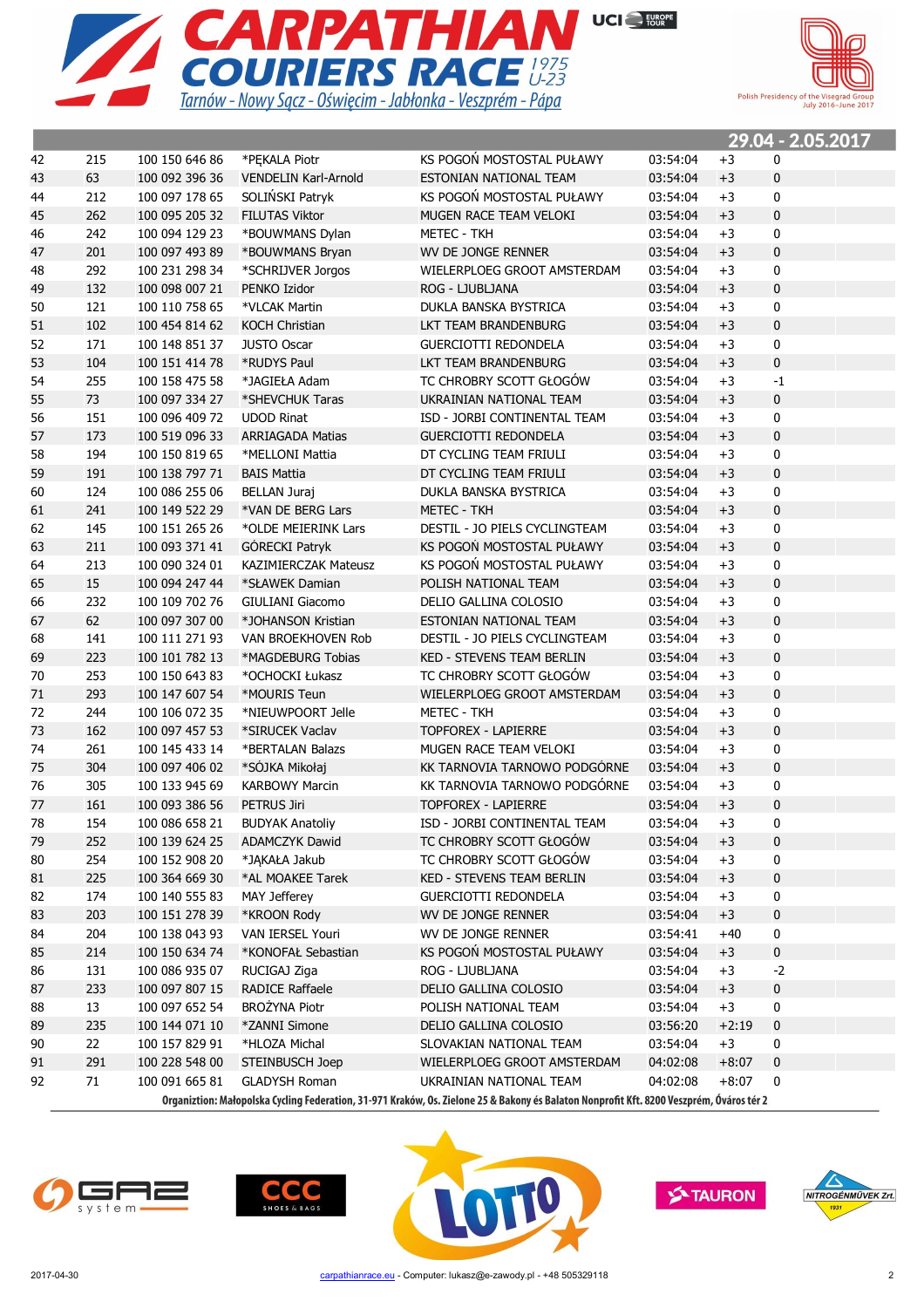



|    |     |                |                      |                                  |            |         | 29.04 - 2.05.2017 |  |
|----|-----|----------------|----------------------|----------------------------------|------------|---------|-------------------|--|
| 93 | 295 | 100 228 620 72 | *KROEZE Thimo        | WIELERPLOEG GROOT AMSTERDAM      | 04:02:08   | $+8:07$ | $\overline{0}$    |  |
| 94 | 45  | 100 161 290 60 | *PUNKRYS Kasparas    | LITHUANIAN NATIONAL TEAM         | 04:02:08   | $+8:07$ | $\mathbf{0}$      |  |
| 95 | 24  | 100 161 343 16 | *VALA Dusan          | SLOVAKIAN NATIONAL TEAM          | 04:02:08   | $+8:07$ | $\mathbf{0}$      |  |
| 96 | 122 | 100 093 369 39 | *ZIMANY Kristian     | DUKLA BANSKA BYSTRICA            | 04:02:08   | $+8:07$ | $\mathbf{0}$      |  |
|    | 23  | 100 109 781 58 | *KOVACIK Vladimir    | SLOVAKIAN NATIONAL TEAM          | <b>DNF</b> |         | 0                 |  |
|    | 25  | 100 100 400 86 | <b>VANCO Filip</b>   | SLOVAKIAN NATIONAL TEAM          | <b>DNF</b> |         | 0                 |  |
|    | 44  | 100 108 069 92 | *BIRENIS Arvydas     | LITHUANIAN NATIONAL TEAM         | <b>DNF</b> |         | 0                 |  |
|    | 61  | 100 111 495 26 | *PRANGEL Kristo      | ESTONIAN NATIONAL TEAM           | <b>DNF</b> |         | 0                 |  |
|    | 72  | 100 111 381 09 | *MUSIIENKO Bohdan    | UKRAINIAN NATIONAL TEAM          | <b>DNF</b> |         | $\mathbf 0$       |  |
|    | 123 | 100 107 767 81 | *FOLTAN Adrian       | DUKLA BANSKA BYSTRICA            | <b>DNF</b> |         | 0                 |  |
|    | 146 | 100 144 486 37 | *BREUKELMAN Chiel    | DESTIL - JO PIELS CYCLINGTEAM    | <b>DNF</b> |         | $\mathbf 0$       |  |
|    | 153 | 100 090 334 11 | KREMINSKYI Vladyslav | ISD - JORBI CONTINENTAL TEAM     | <b>DNF</b> |         | 0                 |  |
|    | 222 | 100 143 861 91 | *AUGUSTIN Hannes     | <b>KED - STEVENS TEAM BERLIN</b> | <b>DNF</b> |         | $\mathbf 0$       |  |
|    | 263 | 100 539 769 45 | *TOROK Ince          | MUGEN RACE TEAM VELOKI           | <b>DNF</b> |         | 0                 |  |
|    | 264 | 100 236 219 08 | <b>KOVACS Mate</b>   | MUGEN RACE TEAM VELOKI           | <b>DNF</b> |         | $\mathbf 0$       |  |

| <b>ON THE START</b> | 107 |
|---------------------|-----|
| <b>STARTED</b>      | 107 |
| <b>FINISHED</b>     | 96  |
| <b>DISQUALIFIED</b> | Λ   |

#### **TEAM CLASSIFICATION ON STAGE 1**

| <b>RANK</b>    | <b>CODE</b> | <b>TEAM</b>                      | <b>COUNTRY</b> | <b>RESULT</b> | <b>GAP</b> |
|----------------|-------------|----------------------------------|----------------|---------------|------------|
| $\mathbf{1}$   | <b>FRI</b>  | DT CYCLING TEAM FRIULI           | <b>ITA</b>     | 11:42:09      |            |
| $\overline{2}$ | <b>POL</b>  | POLISH NATIONAL TEAM             | <b>POL</b>     | 11:42:12      | $+3$       |
| 3              | <b>TAR</b>  | KK TARNOVIA TARNOWO PODGÓRNE     | <b>POL</b>     | 11:42:12      | $+3$       |
| 4              | <b>REN</b>  | WV DE JONGE RENNER               | <b>NED</b>     | 11:42:12      | $+3$       |
| 5              | <b>TOP</b>  | <b>TOPFOREX - LAPIERRE</b>       | <b>CZE</b>     | 11:42:12      | $+3$       |
| 6              | <b>ROG</b>  | ROG - LJUBLJANA                  | <b>SLO</b>     | 11:42:12      | $+3$       |
| $\overline{7}$ | <b>EST</b>  | ESTONIAN NATIONAL TEAM           | <b>EST</b>     | 11:42:12      | $+3$       |
| 8              | <b>LKT</b>  | LKT TEAM BRANDENBURG             | <b>GER</b>     | 11:42:12      | $+3$       |
| 9              | <b>LTU</b>  | LITHUANIAN NATIONAL TEAM         | <b>LTU</b>     | 11:42:12      | $+3$       |
| 10             | <b>MET</b>  | <b>METEC - TKH</b>               | <b>NED</b>     | 11:42:12      | $+3$       |
| 11             | <b>DEL</b>  | DELIO GALLINA COLOSIO            | <b>ITA</b>     | 11:42:12      | $+3$       |
| 12             | <b>GUR</b>  | <b>GUERCIOTTI REDONDELA</b>      | <b>ESP</b>     | 11:42:12      | $+3$       |
| 13             | <b>UKR</b>  | UKRAINIAN NATIONAL TEAM          | <b>UKR</b>     | 11:42:12      | $+3$       |
| 14             | DJP         | DESTIL - JO PIELS CYCLINGTEAM    | <b>NED</b>     | 11:42:12      | $+3$       |
| 15             | <b>KED</b>  | <b>KED - STEVENS TEAM BERLIN</b> | <b>GER</b>     | 11:42:12      | $+3$       |
| 16             | <b>WIE</b>  | WIELERPLOEG GROOT AMSTERDAM      | <b>NED</b>     | 11:42:12      | $+3$       |
| 17             | <b>CHR</b>  | TC CHROBRY SCOTT GŁOGÓW          | POL            | 11:42:12      | $+3$       |
| 18             | <b>MUG</b>  | MUGEN RACE TEAM VELOKI           | <b>HUN</b>     | 11:42:12      | $+3$       |
| 19             | <b>POG</b>  | KS POGOŃ MOSTOSTAL PUŁAWY        | <b>POL</b>     | 11:42:12      | $+3$       |
| 20             | IDS.        | ISD - JORBI CONTINENTAL TEAM     | <b>UKR</b>     | 11:42:12      | $+3$       |
| 21             | <b>DKB</b>  | DUKLA BANSKA BYSTRICA            | <b>SVK</b>     | 11:50:16      | $+8:07$    |
| 22             | <b>SLO</b>  | SLOVAKIAN NATIONAL TEAM          | <b>SVK</b>     | 11:50:16      | $+8:07$    |







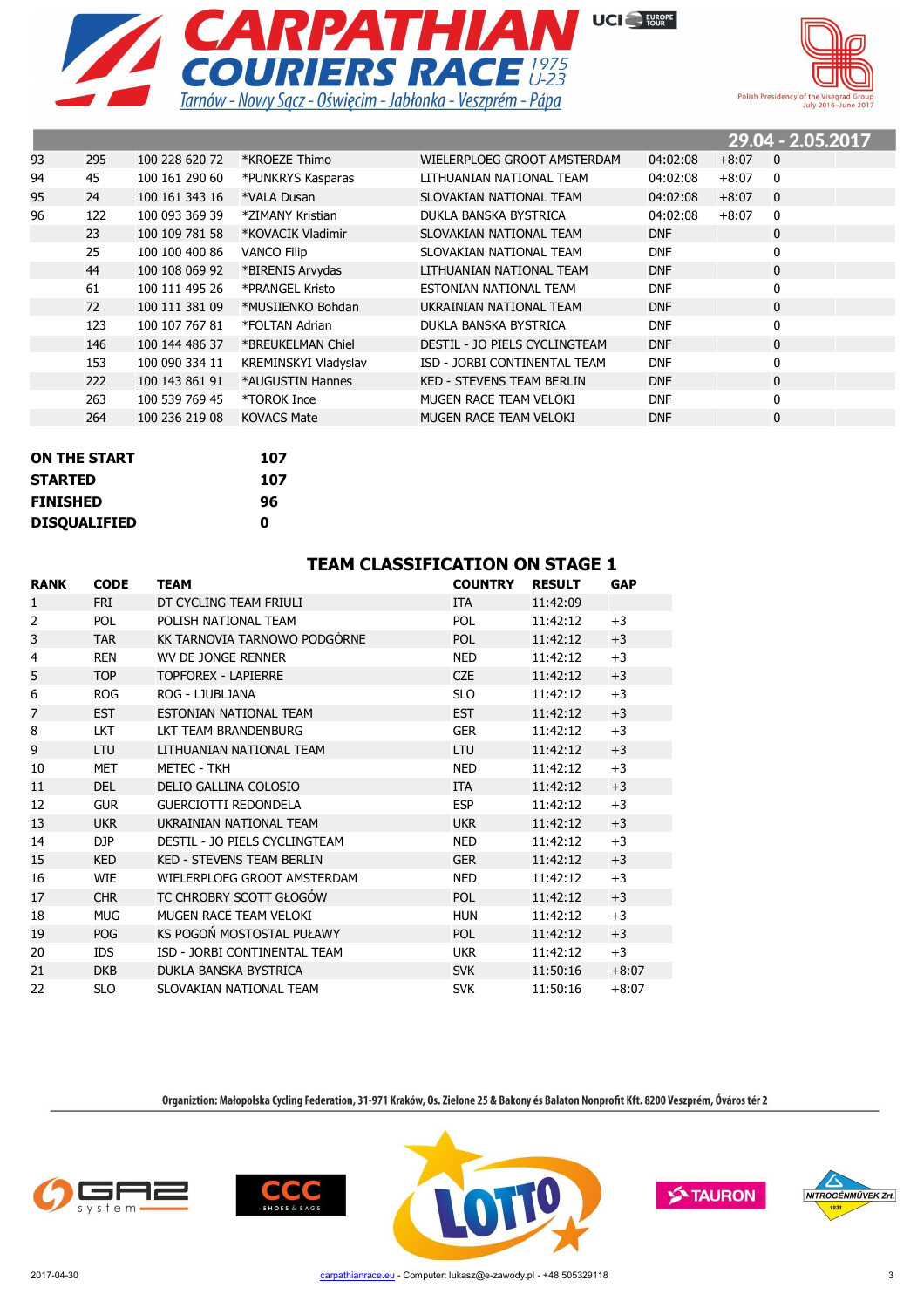



# **MOUNTAIN PREMIE ON STAGE 1**

|                | 17 KM Pisarzowa        |                         |                              |                |
|----------------|------------------------|-------------------------|------------------------------|----------------|
| <b>RANK</b>    | <b>BIB</b>             | <b>SURNAME, NAME</b>    | <b>TEAM</b>                  | <b>POINTS</b>  |
| 1              | 134                    | POGACAR Tadej           | ROG - LJUBLJANA              | 3              |
| $\overline{2}$ | 41                     | <b>LASINIS Venantas</b> | LITHUANIAN NATIONAL TEAM     | 2              |
| 3              | 135                    | JERMAN Ziga             | ROG - LJUBLJANA              |                |
|                | 46 KM Krasne Lasocice  |                         |                              |                |
| <b>RANK</b>    | <b>BIB</b>             | <b>SURNAME, NAME</b>    | <b>TEAM</b>                  | <b>POINTS</b>  |
| 1              | 131                    | RUCIGAJ Ziga            | ROG - LJUBLJANA              | 3              |
| $\overline{2}$ | 241                    | VAN DE BERG Lars        | <b>METEC - TKH</b>           | 2              |
| 3              | 14                     | MAŁECKI Kamil           | POLISH NATIONAL TEAM         |                |
|                | 103 KM Mogilany        |                         |                              |                |
| <b>RANK</b>    | <b>BIB</b>             | <b>SURNAME, NAME</b>    | <b>TEAM</b>                  | <b>POINTS</b>  |
| 1              | 131                    | RUCIGAJ Ziga            | ROG - LJUBLJANA              | 3              |
| 2              | 191                    | <b>BAIS Mattia</b>      | DT CYCLING TEAM FRIULI       | $\overline{2}$ |
| 3              | 305                    | <b>KARBOWY Marcin</b>   | KK TARNOVIA TARNOWO PODGÓRNE |                |
|                | 115 KM Polanka Hallera |                         |                              |                |
| <b>RANK</b>    | <b>BIB</b>             | <b>SURNAME, NAME</b>    | <b>TEAM</b>                  | <b>POINTS</b>  |
| 1              | 103                    | <b>KESSLER Robert</b>   | LKT TEAM BRANDENBURG         | 3              |
| 2              | 131                    | RUCIGAJ Ziga            | ROG - LJUBLJANA              | 2              |
| 3              | 191                    | <b>BAIS Mattia</b>      | DT CYCLING TEAM FRIULI       |                |
|                |                        |                         |                              |                |

# **SPRINT PREMIE ON STAGE 1**

|                | 22 KM Limanowa     |                         |                          |               |            |
|----------------|--------------------|-------------------------|--------------------------|---------------|------------|
| <b>RANK</b>    | <b>BIB</b>         | <b>SURNAME, NAME</b>    | <b>TEAM</b>              | <b>POINTS</b> | <b>BON</b> |
| 1              | 134                | POGACAR Tadej           | ROG - LJUBLJANA          |               | -3         |
| $\overline{2}$ | 41                 | <b>LASINIS Venantas</b> | LITHUANIAN NATIONAL TEAM |               | $-2$       |
| 3              | 135                | JERMAN Ziga             | ROG - LJUBLJANA          |               | $-1$       |
|                | 58 KM Raciechowice |                         |                          |               |            |
| <b>RANK</b>    | <b>BIB</b>         | <b>SURNAME, NAME</b>    | <b>TEAM</b>              | <b>POINTS</b> | <b>BON</b> |
| 1              | 14                 | MAŁECKI Kamil           | POLISH NATIONAL TEAM     |               | -3         |
| $\overline{2}$ | 131                | RUCIGAJ Ziga            | ROG - LJUBLJANA          |               | $-2$       |
| 3              | 255                | <b>JAGIEŁA Adam</b>     | TC CHROBRY SCOTT GŁOGÓW  |               | $-1$       |
|                | 144 KM Spytkowice  |                         |                          |               |            |
| <b>RANK</b>    | <b>BIB</b>         | <b>SURNAME, NAME</b>    | <b>TEAM</b>              | <b>POINTS</b> | <b>BON</b> |
| 1              | 103                | <b>KESSLER Robert</b>   | LKT TEAM BRANDENBURG     |               | $-3$       |
| $\overline{2}$ | 134                | POGACAR Tadej           | ROG - LJUBLJANA          |               | $-2$       |
| 3              | 14                 | MAŁECKI Kamil           | POLISH NATIONAL TEAM     |               | -1         |
|                |                    |                         |                          |               |            |







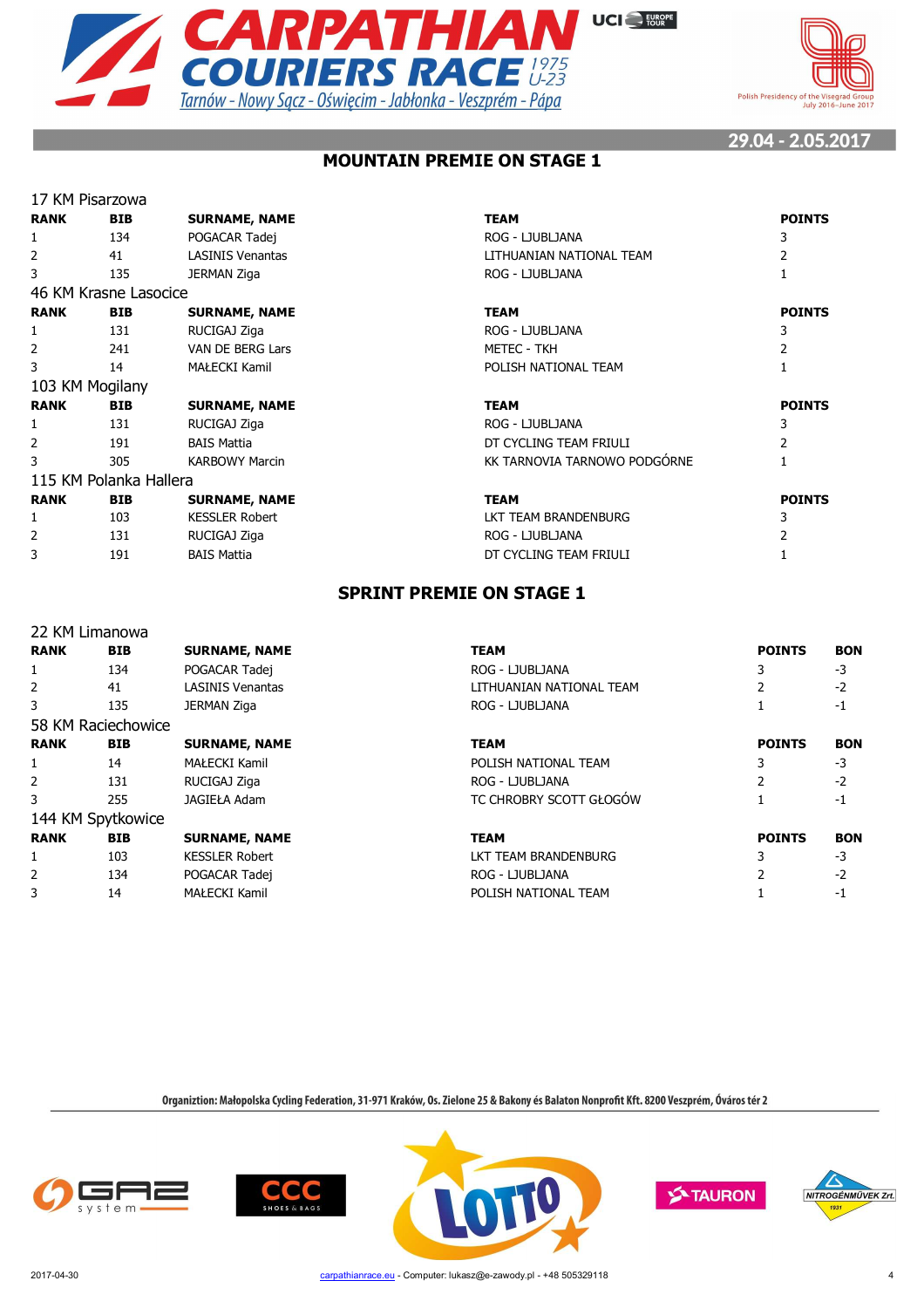



# **INDIVIDUAL GENERAL CLASSIFICATION AFTER STAGE 1 LOTTO**

|                | DISTANCE (KM): 170<br>AVERAGE SPEED (KM/H): 42.857 km/h |                               |                                           |                                  |               |            |               |
|----------------|---------------------------------------------------------|-------------------------------|-------------------------------------------|----------------------------------|---------------|------------|---------------|
| <b>RANK</b>    | <b>BIB</b>                                              | <b>UCI ID</b>                 | <b>SURNAME, NAME</b>                      | <b>TEAM</b>                      | <b>RESULT</b> | <b>GAP</b> | <b>RISING</b> |
| $\mathbf{1}$   | 192                                                     |                               | 100 133 731 49 PESSOT Alessandro          | DT CYCLING TEAM FRIULI           | 03:57:50      |            | $+3$          |
| $\overline{2}$ | 103                                                     |                               | 100 454 807 55 KESSLER Robert             | LKT TEAM BRANDENBURG             | 03:57:57      | $+7$       | $+5$          |
| 3              | 134                                                     |                               | 100 149 727 40 *POGACAR Tadej             | ROG - LJUBLJANA                  | 03:57:58      | $+8$       | $+3$          |
| 4              | 251                                                     | 100 079 516 57 KONWA Piotr    |                                           | TC CHROBRY SCOTT GŁOGÓW          | 03:57:59      | +9         | $-3$          |
| 5              | 241                                                     |                               | 100 149 522 29 *VAN DE BERG Lars          | <b>METEC - TKH</b>               | 03:58:00      | $+10$      | $-3$          |
| 6              | 65                                                      | 100 086 850 19 MAOMA Silver   |                                           | ESTONIAN NATIONAL TEAM           | 03:58:01      | $+11$      | $-3$          |
| $\overline{7}$ | 14                                                      | 100 086 286 37 MAŁECKI Kamil  |                                           | POLISH NATIONAL TEAM             | 03:58:02      | $+12$      | $+8$          |
| 8              | 131                                                     | 100 086 935 07 RUCIGAJ Ziga   |                                           | ROG - LJUBLJANA                  | 03:58:03      | $+13$      | $+2$          |
| 9              | 213                                                     |                               | 100 090 324 01 KAZIMIERCZAK Mateusz       | KS POGOŃ MOSTOSTAL PUŁAWY        | 03:58:03      | $+13$      | $-4$          |
| 10             | 231                                                     |                               | 100 135 822 06 TAGLIANI Filippo           | DELIO GALLINA COLOSIO            | 03:58:04      | $+14$      | $-2$          |
| 11             | 211                                                     |                               | 100 093 371 41 GÓRECKI Patryk             | KS POGOŃ MOSTOSTAL PUŁAWY        | 03:58:04      | $+14$      | $-2$          |
| 12             | 262                                                     | 100 095 205 32 FILUTAS Viktor |                                           | MUGEN RACE TEAM VELOKI           | 03:58:05      | $+15$      | $-1$          |
| 13             | 13                                                      | 100 097 652 54 BROŻYNA Piotr  |                                           | POLISH NATIONAL TEAM             | 03:58:05      | $+15$      | $-1$          |
| 14             | 42                                                      |                               | 100 108 067 90 *ADOMAITIS Rojus           | LITHUANIAN NATIONAL TEAM         | 03:58:05      | $+15$      | $-1$          |
| 15             | 301                                                     |                               | 100 093 502 75 PAWLAK Tobiasz             | KK TARNOVIA TARNOWO PODGÓRNE     | 03:58:06      | $+16$      | $-1$          |
| 16             | 102                                                     | 100 454 814 62 KOCH Christian |                                           | LKT TEAM BRANDENBURG             | 03:58:07      | $+17$      |               |
| 17             | 15                                                      |                               | 100 094 247 44 *SŁAWEK Damian             | POLISH NATIONAL TEAM             | 03:58:07      | $+17$      |               |
| 18             | 135                                                     | 100 149 920 39 *JERMAN Ziga   |                                           | ROG - LJUBLJANA                  | 03:58:07      | $+17$      | $+3$          |
| 19             | 242                                                     |                               | 100 094 129 23 *BOUWMANS Dylan            | <b>METEC - TKH</b>               | 03:58:07      | $+17$      | $-1$          |
| 20             | 41                                                      |                               | 100 099 737 05 *LASINIS Venantas          | LITHUANIAN NATIONAL TEAM         | 03:58:07      | $+17$      | $+7$          |
| 21             | 141                                                     |                               | 100 111 271 93 VAN BROEKHOVEN Rob         | DESTIL - JO PIELS CYCLINGTEAM    | 03:58:07      | $+17$      | $-2$          |
| 22             | 43                                                      |                               | 100 101 703 31 *BENIUSIS Justas           | LITHUANIAN NATIONAL TEAM         | 03:58:07      | $+17$      | $-2$          |
| 23             | 132                                                     | 100 098 007 21 PENKO Izidor   |                                           | ROG - LJUBLJANA                  | 03:58:08      | $+18$      | $-1$          |
| 24             | 11                                                      |                               | 100 109 575 46 *ANIOŁKOWSKI Stanisław     | POLISH NATIONAL TEAM             | 03:58:08      | $+18$      | $-1$          |
| 25             | 143                                                     |                               | 100 081 132 24 VAN DER KOOIJ Bas          | DESTIL - JO PIELS CYCLINGTEAM    | 03:58:09      | $+19$      | $-1$          |
| 26             | 164                                                     | 100 086 246 94 LEHKY Roman    |                                           | <b>TOPFOREX - LAPIERRE</b>       | 03:58:09      | $+19$      |               |
| 27             | 21                                                      | 100 091 238 42 BABIC Adrian   |                                           | SLOVAKIAN NATIONAL TEAM          | 03:58:09      | $+19$      | $+1$          |
| 28             | 195                                                     |                               | 100 150 045 67 *FERRONATO Filippo         | DT CYCLING TEAM FRIULI           | 03:58:09      | $+19$      | $+1$          |
| 29             | 124                                                     | 100 086 255 06 BELLAN Juraj   |                                           | DUKLA BANSKA BYSTRICA            | 03:58:09      | $+19$      | $+2$          |
| 30             | 101                                                     | 100 157 682 41 *WEBER Philip  |                                           | LKT TEAM BRANDENBURG             | 03:58:10      | $+20$      | $+2$          |
| 31             | 254                                                     | 100 152 908 20 *JAKAŁA Jakub  |                                           | TC CHROBRY SCOTT GŁOGOW          | 03:58:10      | $+20$      | $+2$          |
| 32             | 234                                                     |                               | 100 111 298 23 GALDOUNE Ahmed             | DELIO GALLINA COLOSIO            | 03:58:10      | $+20$      | $+31$         |
| 33             | 133                                                     | 100 109 694 68 *FINKST Tilen  |                                           | ROG - LJUBLJANA                  | 03:58:11      | $+21$      | $+1$          |
| 34             | 305                                                     |                               | 100 133 945 69 KARBOWY Marcin             | KK TARNOVIA TARNOWO PODGÓRNE     | 03:58:11      | $+21$      | $+1$          |
| 35             | 303                                                     |                               | 100 090 331 08 KRZYWDA Patryk             | KK TARNOVIA TARNOWO PODGÓRNE     | 03:58:11      | $+21$      | $+1$          |
| 36             | 201                                                     |                               | 100 097 493 89 *BOUWMANS Bryan            | WV DE JONGE RENNER               | 03:58:11      | $+21$      | $+1$          |
| 37             | 304                                                     |                               | 100 097 406 02 *SÓJKA Mikołaj             | KK TARNOVIA TARNOWO PODGÓRNE     | 03:58:12      | $+22$      | $+2$          |
| 38             | 73                                                      |                               | 100 097 334 27 *SHEVCHUK Taras            | UKRAINIAN NATIONAL TEAM          | 03:58:12      | $+22$      | $+2$          |
| 39             | 212                                                     |                               | 100 097 178 65 SOLIŃSKI Patryk            | KS POGON MOSTOSTAL PUŁAWY        | 03:58:12      | $+22$      | $+2$          |
| 40             | 193                                                     | 100 144 011 47 FAVARO Daniel  |                                           | DT CYCLING TEAM FRIULI           | 03:58:12      | $+22$      | $+2$          |
| 41             | 224                                                     |                               | 100 101 695 23 *SCHMIEDEL Sebastian       | KED - STEVENS TEAM BERLIN        | 03:58:12      | $+22$      | $+2$          |
| 42             | 221                                                     | 100 091 727 46 FRANZ Marcel   |                                           | <b>KED - STEVENS TEAM BERLIN</b> | 03:58:12      | $+22$      | $+3$          |
| 43             | 243                                                     |                               | 100 147 599 46 *VAN DER HORST Dennis      | <b>METEC - TKH</b>               | 03:58:13      | $+23$      | $+3$          |
| 44             | 202                                                     |                               | 100 111 404 32 *VAN SINTMAARTENSDIJK Daan | WV DE JONGE RENNER               | 03:58:13      | $+23$      | $+4$          |
| 45             | 292                                                     |                               | 100 231 298 34 *SCHRIJVER Jorgos          | WIELERPLOEG GROOT AMSTERDAM      | 03:58:13      | $+23$      | $+4$          |
| 46             | 232                                                     |                               | 100 109 702 76 GIULIANI Giacomo           | DELIO GALLINA COLOSIO            | 03:58:13      | $+23$      | $+4$          |
|                |                                                         |                               |                                           |                                  |               |            |               |







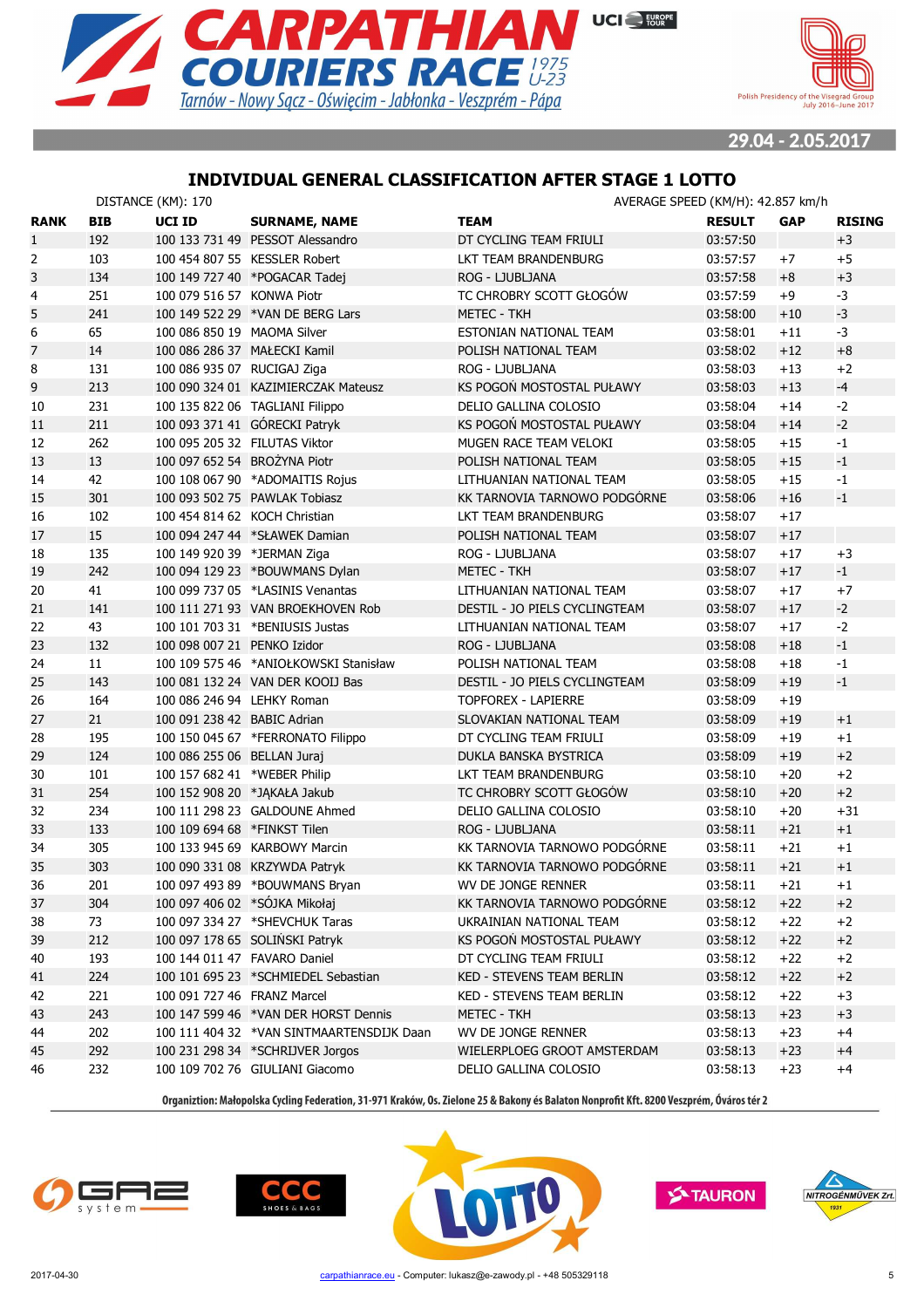



|    |     |                              |                                         |                                  |          | 27.U4 – 2.UJ.ZUI <i>i</i> |       |
|----|-----|------------------------------|-----------------------------------------|----------------------------------|----------|---------------------------|-------|
| 47 | 191 | 100 138 797 71 BAIS Mattia   |                                         | DT CYCLING TEAM FRIULI           | 03:58:13 | $+23$                     | $+4$  |
| 48 | 223 |                              | 100 101 782 13 *MAGDEBURG Tobias        | <b>KED - STEVENS TEAM BERLIN</b> | 03:58:13 | $+23$                     | $+4$  |
| 49 | 175 |                              | 100 102 089 29 FINKLER Fernando Augusto | <b>GUERCIOTTI REDONDELA</b>      | 03:58:14 | $+24$                     | $+4$  |
| 50 | 144 |                              | 100 109 734 11 VAN LOON Jordi           | DESTIL - JO PIELS CYCLINGTEAM    | 03:58:15 | $+25$                     | $+4$  |
| 51 | 162 |                              | 100 097 457 53 *SIRUCEK Vaclav          | <b>TOPFOREX - LAPIERRE</b>       | 03:58:15 | $+25$                     | $+4$  |
| 52 | 194 |                              | 100 150 819 65 *MELLONI Mattia          | DT CYCLING TEAM FRIULI           | 03:58:15 | $+25$                     | $+5$  |
| 53 | 245 |                              | 100 093 364 34 *OLIESLAGERS Bob         | <b>METEC - TKH</b>               | 03:58:15 | $+25$                     | $+5$  |
| 54 | 293 |                              | 100 147 607 54 *MOURIS Teun             | WIELERPLOEG GROOT AMSTERDAM      | 03:58:16 | $+26$                     | $+5$  |
| 55 | 145 |                              | 100 151 265 26 *OLDE MEIERINK Lars      | DESTIL - JO PIELS CYCLINGTEAM    | 03:58:16 | $+26$                     | $+5$  |
| 56 | 63  |                              | 100 092 396 36 VENDELIN Karl-Arnold     | ESTONIAN NATIONAL TEAM           | 03:58:16 | $+26$                     | $+5$  |
| 57 | 255 |                              | 100 158 475 58 *JAGIEŁA Adam            | TC CHROBRY SCOTT GŁOGÓW          | 03:58:16 | $+26$                     | $+12$ |
| 58 | 261 |                              | 100 145 433 14 *BERTALAN Balazs         | MUGEN RACE TEAM VELOKI           | 03:58:16 | $+26$                     | $+4$  |
| 59 | 294 |                              | 100 143 090 96 *VAN WIJK Oscar          | WIELERPLOEG GROOT AMSTERDAM      | 03:58:17 | $+27$                     | $+5$  |
| 60 | 12  |                              | 100 334 505 33 SZELĄG Gracjan           | POLISH NATIONAL TEAM             | 03:58:17 | $+27$                     | $+5$  |
| 61 | 74  |                              | 100 110 060 46 POHORELOV Vladyslav      | UKRAINIAN NATIONAL TEAM          | 03:58:17 | $+27$                     | $+6$  |
| 62 | 302 |                              | 100 101 727 55 *MRÓWKA Adrian           | KK TARNOVIA TARNOWO PODGÓRNE     | 03:58:17 | $+27$                     | $+6$  |
| 63 | 104 | 100 151 414 78 *RUDYS Paul   |                                         | LKT TEAM BRANDENBURG             | 03:58:18 | $+28$                     | $+7$  |
| 64 | 64  | 100 110 229 21 KIVISTIK Gert |                                         | ESTONIAN NATIONAL TEAM           | 03:58:18 | $+28$                     | $+7$  |
| 65 | 252 |                              | 100 139 624 25 ADAMCZYK Dawid           | TC CHROBRY SCOTT GŁOGÓW          | 03:58:19 | $+29$                     | $+7$  |
| 66 | 75  |                              | 100 111 452 80 *SHCHERBAN Vladyslav     | UKRAINIAN NATIONAL TEAM          | 03:58:19 | $+29$                     | $+8$  |
| 67 | 165 |                              | 100 094 888 06 NEUMAN Dominik           | <b>TOPFOREX - LAPIERRE</b>       | 03:58:19 | $+29$                     | $+8$  |
| 68 | 62  |                              | 100 097 307 00 *JOHANSON Kristian       | ESTONIAN NATIONAL TEAM           | 03:58:20 | $+30$                     | $+9$  |
| 69 | 22  | 100 157 829 91 *HLOZA Michal |                                         | SLOVAKIAN NATIONAL TEAM          | 03:58:20 | $+30$                     | $+10$ |
| 70 | 233 |                              | 100 097 807 15 RADICE Raffaele          | DELIO GALLINA COLOSIO            | 03:58:21 | $+31$                     | $+10$ |
| 71 | 244 |                              | 100 106 072 35 *NIEUWPOORT Jelle        | <b>METEC - TKH</b>               | 03:58:21 | $+31$                     | $+10$ |
| 72 | 121 | 100 110 758 65 *VLCAK Martin |                                         | DUKLA BANSKA BYSTRICA            | 03:58:21 | $+31$                     | $+10$ |
| 73 | 152 |                              | 100 133 951 75 ZUBENKO Mykyta           | ISD - JORBI CONTINENTAL TEAM     | 03:58:21 | $+31$                     | $+10$ |
| 74 | 151 | 100 096 409 72 UDOD Rinat    |                                         | ISD - JORBI CONTINENTAL TEAM     | 03:58:21 | $+31$                     | $+10$ |
| 75 | 214 |                              | 100 150 634 74 *KONOFAŁ Sebastian       | KS POGOŃ MOSTOSTAL PUŁAWY        | 03:58:22 | $+32$                     | $+13$ |
| 76 | 161 | 100 093 386 56 PETRUS Jiri   |                                         | <b>TOPFOREX - LAPIERRE</b>       | 03:58:23 | $+33$                     | $+13$ |
| 77 | 225 |                              | 100 364 669 30 *AL MOAKEE Tarek         | <b>KED - STEVENS TEAM BERLIN</b> | 03:58:24 | $+34$                     | $+14$ |
| 78 | 265 | 100 095 006 27 MORICZ Daniel |                                         | MUGEN RACE TEAM VELOKI           | 03:58:24 | $+34$                     | $+14$ |
| 79 | 154 |                              | 100 086 658 21 BUDYAK Anatoliy          | ISD - JORBI CONTINENTAL TEAM     | 03:58:25 | $+35$                     | $+14$ |
| 80 | 172 |                              | 100 096 364 27 DOS SANTOS Rodrigo       | <b>GUERCIOTTI REDONDELA</b>      | 03:58:25 | $+35$                     | $+15$ |
| 81 | 215 | 100 150 646 86 *PEKALA Piotr |                                         | KS POGOŃ MOSTOSTAL PUŁAWY        | 03:58:26 | $+36$                     | $+16$ |
| 82 | 171 | 100 148 851 37 JUSTO Oscar   |                                         | <b>GUERCIOTTI REDONDELA</b>      | 03:58:26 | $+36$                     | $+16$ |
| 83 | 174 | 100 140 555 83 MAY Jefferey  |                                         | <b>GUERCIOTTI REDONDELA</b>      | 03:58:28 | $+38$                     | $+18$ |
| 84 | 163 |                              | 100 101 825 56 *CAPEK Tomas             | <b>TOPFOREX - LAPIERRE</b>       | 03:58:28 | $+38$                     | $+18$ |
| 85 | 203 | 100 151 278 39 *KROON Rody   |                                         | WV DE JONGE RENNER               | 03:58:29 | $+39$                     | $+18$ |
| 86 | 253 |                              | 100 150 643 83 *OCHOCKI Łukasz          | TC CHROBRY SCOTT GŁOGÓW          | 03:58:29 | $+39$                     | $+18$ |
| 87 | 173 |                              | 100 519 096 33 ARRIAGADA Matias         | <b>GUERCIOTTI REDONDELA</b>      | 03:58:31 | $+41$                     | $+18$ |
| 88 | 204 |                              | 100 138 043 93 VAN IERSEL Youri         | WV DE JONGE RENNER               | 03:59:00 | $+1:10$                   | $+2$  |
| 89 | 205 |                              | 100 109 476 44 *DEKKER David            | WV DE JONGE RENNER               | 03:59:08 | $+1:18$                   | $+18$ |
| 90 | 235 |                              | 100 144 071 10 *ZANNI Simone            | DELIO GALLINA COLOSIO            | 04:00:35 | $+2:45$                   | -14   |
| 91 | 291 |                              | 100 228 548 00 STEINBUSCH Joep          | WIELERPLOEG GROOT AMSTERDAM      | 04:06:13 | $+8:23$                   | -66   |
| 92 | 71  |                              | 100 091 665 81 GLADYSH Roman            | UKRAINIAN NATIONAL TEAM          | 04:06:16 | $+8:26$                   | -48   |
| 93 | 45  |                              | 100 161 290 60 *PUNKRYS Kasparas        | LITHUANIAN NATIONAL TEAM         | 04:06:23 | $+8:33$                   | $-20$ |
| 94 | 295 |                              | 100 228 620 72 *KROEZE Thimo            | WIELERPLOEG GROOT AMSTERDAM      | 04:06:26 | $+8:36$                   | -7    |
|    |     |                              |                                         |                                  |          |                           |       |
| 95 | 122 |                              | 100 093 369 39 *ZIMANY Kristian         | DUKLA BANSKA BYSTRICA            | 04:06:30 | $+8:40$                   | $+4$  |
| 96 | 24  | 100 161 343 16 *VALA Dusan   |                                         | SLOVAKIAN NATIONAL TEAM          | 04:06:31 | $+8:41$                   | $+4$  |







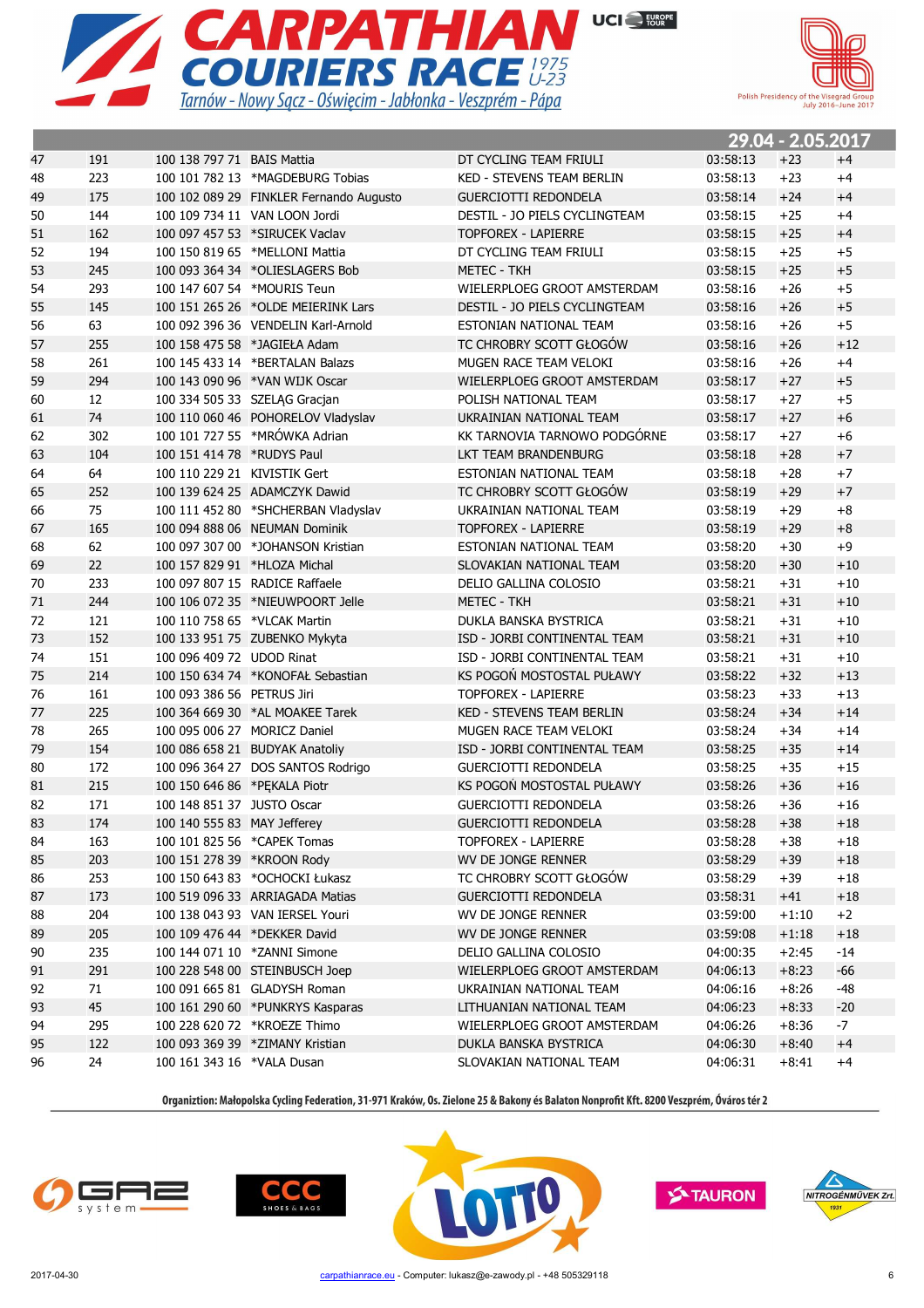



# **CLASSIFICATION OF COMPETITORS 19-20 YEARS AFTER STAGE 1 NITROGENMUVEK**

| <b>RANK</b>    | <b>BIB</b> | UCI ID         | <b>SURNAME, NAME</b>      | <b>TEAM</b>                      | <b>RESULT</b> | <b>GAP</b> |
|----------------|------------|----------------|---------------------------|----------------------------------|---------------|------------|
| $\mathbf{1}$   | 134        | 100 149 727 40 | POGACAR Tadej             | ROG - LJUBLJANA                  | 03:57:58      |            |
| 2              | 241        | 100 149 522 29 | VAN DE BERG Lars          | <b>METEC - TKH</b>               | 03:58:00      | $+2$       |
| 3              | 42         | 100 108 067 90 | <b>ADOMAITIS Rojus</b>    | LITHUANIAN NATIONAL TEAM         | 03:58:05      | $+7$       |
| 4              | 15         | 100 094 247 44 | <b>SŁAWEK Damian</b>      | POLISH NATIONAL TEAM             | 03:58:07      | $+9$       |
| 5              | 135        | 100 149 920 39 | <b>JERMAN Ziga</b>        | ROG - LJUBLJANA                  | 03:58:07      | $+9$       |
| 6              | 242        | 100 094 129 23 | <b>BOUWMANS Dylan</b>     | <b>METEC - TKH</b>               | 03:58:07      | $+9$       |
| $\overline{7}$ | 41         | 100 099 737 05 | <b>LASINIS Venantas</b>   | LITHUANIAN NATIONAL TEAM         | 03:58:07      | $+9$       |
| 8              | 43         | 100 101 703 31 | <b>BENIUSIS Justas</b>    | LITHUANIAN NATIONAL TEAM         | 03:58:07      | $+9$       |
| 9              | 11         | 100 109 575 46 | ANIOŁKOWSKI Stanisław     | POLISH NATIONAL TEAM             | 03:58:08      | $+10$      |
| 10             | 195        | 100 150 045 67 | <b>FERRONATO Filippo</b>  | DT CYCLING TEAM FRIULI           | 03:58:09      | $+11$      |
| 11             | 101        | 100 157 682 41 | <b>WEBER Philip</b>       | LKT TEAM BRANDENBURG             | 03:58:10      | $+12$      |
| 12             | 254        | 100 152 908 20 | JĄKAŁA Jakub              | TC CHROBRY SCOTT GŁOGÓW          | 03:58:10      | $+12$      |
| 13             | 133        | 100 109 694 68 | <b>FINKST Tilen</b>       | ROG - LJUBLJANA                  | 03:58:11      | $+13$      |
| 14             | 201        | 100 097 493 89 | <b>BOUWMANS Bryan</b>     | WV DE JONGE RENNER               | 03:58:11      | $+13$      |
| 15             | 304        | 100 097 406 02 | SÓJKA Mikołaj             | KK TARNOVIA TARNOWO PODGÓRNE     | 03:58:12      | $+14$      |
| 16             | 73         | 100 097 334 27 | <b>SHEVCHUK Taras</b>     | UKRAINIAN NATIONAL TEAM          | 03:58:12      | $+14$      |
| 17             | 224        | 100 101 695 23 | SCHMIEDEL Sebastian       | <b>KED - STEVENS TEAM BERLIN</b> | 03:58:12      | $+14$      |
| 18             | 243        | 100 147 599 46 | VAN DER HORST Dennis      | <b>METEC - TKH</b>               | 03:58:13      | $+15$      |
| 19             | 202        | 100 111 404 32 | VAN SINTMAARTENSDIJK Daan | WV DE JONGE RENNER               | 03:58:13      | $+15$      |
| 20             | 292        | 100 231 298 34 | <b>SCHRIJVER Jorgos</b>   | WIELERPLOEG GROOT AMSTERDAM      | 03:58:13      | $+15$      |
| 21             | 223        | 100 101 782 13 | <b>MAGDEBURG Tobias</b>   | <b>KED - STEVENS TEAM BERLIN</b> | 03:58:13      | $+15$      |
| 22             | 162        | 100 097 457 53 | <b>SIRUCEK Vaclav</b>     | <b>TOPFOREX - LAPIERRE</b>       | 03:58:15      | $+17$      |
| 23             | 194        | 100 150 819 65 | <b>MELLONI Mattia</b>     | DT CYCLING TEAM FRIULI           | 03:58:15      | $+17$      |
| 24             | 245        | 100 093 364 34 | <b>OLIESLAGERS Bob</b>    | <b>METEC - TKH</b>               | 03:58:15      | $+17$      |
| 25             | 293        | 100 147 607 54 | <b>MOURIS Teun</b>        | WIELERPLOEG GROOT AMSTERDAM      | 03:58:16      | $+18$      |
| 26             | 145        | 100 151 265 26 | <b>OLDE MEIERINK Lars</b> | DESTIL - JO PIELS CYCLINGTEAM    | 03:58:16      | $+18$      |
| 27             | 255        | 100 158 475 58 | <b>JAGIEŁA Adam</b>       | TC CHROBRY SCOTT GŁOGÓW          | 03:58:16      | $+18$      |
| 28             | 261        | 100 145 433 14 | <b>BERTALAN Balazs</b>    | MUGEN RACE TEAM VELOKI           | 03:58:16      | $+18$      |
| 29             | 294        | 100 143 090 96 | VAN WIJK Oscar            | WIELERPLOEG GROOT AMSTERDAM      | 03:58:17      | $+19$      |
| 30             | 302        | 100 101 727 55 | MRÓWKA Adrian             | KK TARNOVIA TARNOWO PODGÓRNE     | 03:58:17      | $+19$      |
| 31             | 104        | 100 151 414 78 | <b>RUDYS Paul</b>         | LKT TEAM BRANDENBURG             | 03:58:18      | $+20$      |
| 32             | 75         | 100 111 452 80 | SHCHERBAN Vladyslav       | UKRAINIAN NATIONAL TEAM          | 03:58:19      | $+21$      |
| 33             | 62         | 100 097 307 00 | <b>JOHANSON Kristian</b>  | ESTONIAN NATIONAL TEAM           | 03:58:20      | $+22$      |
| 34             | 22         | 100 157 829 91 | <b>HLOZA Michal</b>       | SLOVAKIAN NATIONAL TEAM          | 03:58:20      | $+22$      |
| 35             | 244        | 100 106 072 35 | NIEUWPOORT Jelle          | <b>METEC - TKH</b>               | 03:58:21      | $+23$      |
| 36             | 121        | 100 110 758 65 | <b>VLCAK Martin</b>       | DUKLA BANSKA BYSTRICA            | 03:58:21      | $+23$      |
| 37             | 214        | 100 150 634 74 | KONOFAŁ Sebastian         | KS POGOŃ MOSTOSTAL PUŁAWY        | 03:58:22      | $+24$      |
| 38             | 225        | 100 364 669 30 | AL MOAKEE Tarek           | KED - STEVENS TEAM BERLIN        | 03:58:24      | $+26$      |
| 39             | 215        | 100 150 646 86 | PEKALA Piotr              | KS POGON MOSTOSTAL PUŁAWY        | 03:58:26      | $+28$      |
| 40             | 163        | 100 101 825 56 | <b>CAPEK Tomas</b>        | <b>TOPFOREX - LAPIERRE</b>       | 03:58:28      | $+30$      |
| 41             | 203        | 100 151 278 39 | <b>KROON Rody</b>         | WV DE JONGE RENNER               | 03:58:29      | $+31$      |
| 42             | 253        | 100 150 643 83 | <b>OCHOCKI Łukasz</b>     | TC CHROBRY SCOTT GŁOGÓW          | 03:58:29      | $+31$      |
| 43             | 205        | 100 109 476 44 | DEKKER David              | WV DE JONGE RENNER               | 03:59:08      | $+1:10$    |
| 44             | 235        | 100 144 071 10 | ZANNI Simone              | DELIO GALLINA COLOSIO            | 04:00:35      | $+2:37$    |
| 45             | 45         | 100 161 290 60 | PUNKRYS Kasparas          | LITHUANIAN NATIONAL TEAM         | 04:06:23      | $+8:25$    |
| 46             | 295        | 100 228 620 72 | <b>KROEZE Thimo</b>       | WIELERPLOEG GROOT AMSTERDAM      | 04:06:26      | $+8:28$    |
| 47             | 122        | 100 093 369 39 | <b>ZIMANY Kristian</b>    | DUKLA BANSKA BYSTRICA            | 04:06:30      | $+8:32$    |
| 48             | 24         | 100 161 343 16 | <b>VALA Dusan</b>         | SLOVAKIAN NATIONAL TEAM          | 04:06:31      | $+8:33$    |







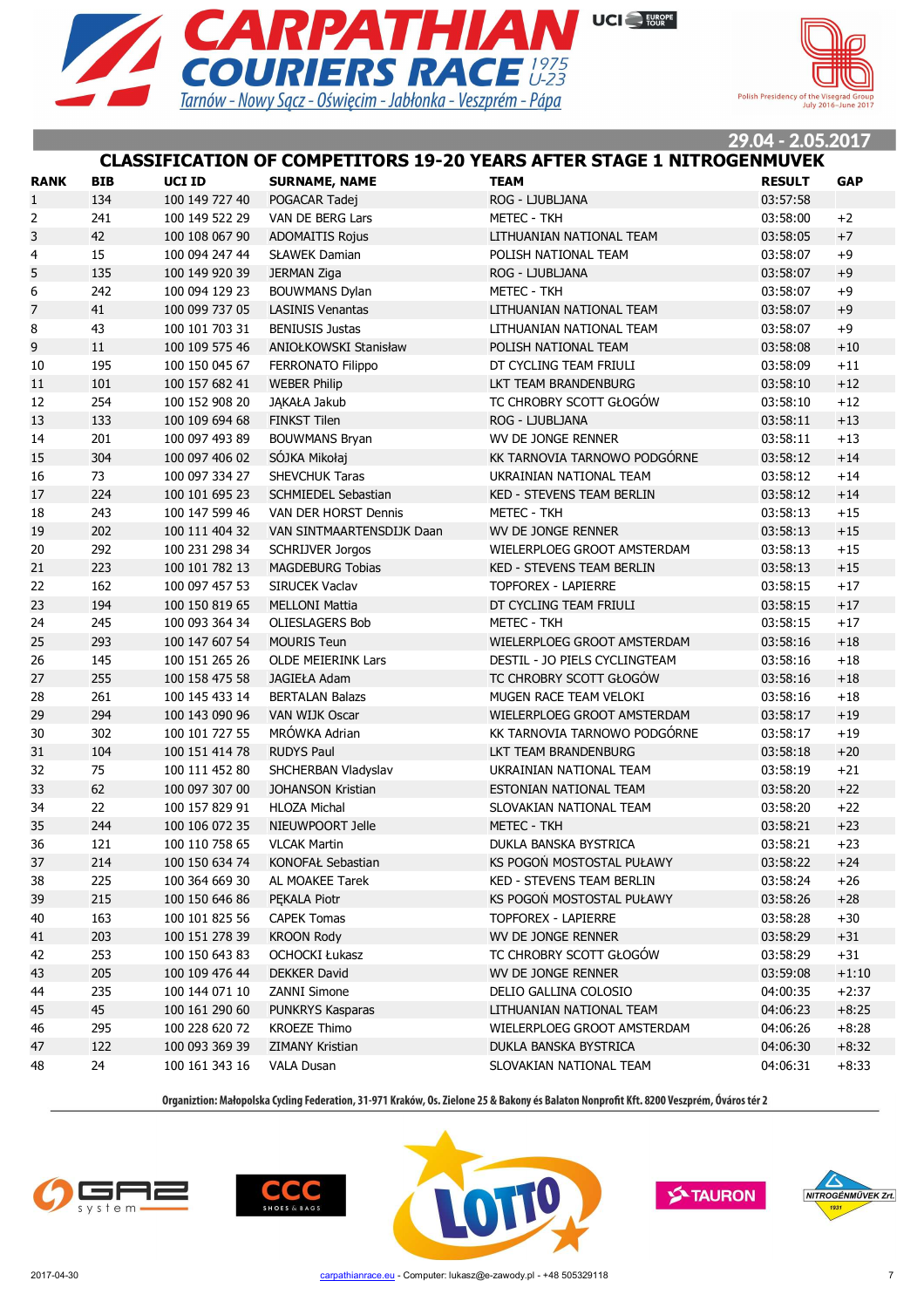



### **TEAM CLASSIFICATION AFTER STAGE 1 BAKONY & BALATON**

| <b>RANK</b>    | <b>CODE</b> | TEAM                          | <b>COUNTRY</b> | <b>RESULT</b> | <b>GAP</b> |
|----------------|-------------|-------------------------------|----------------|---------------|------------|
| 1              | <b>ROG</b>  | ROG - LJUBLJANA               | <b>SLO</b>     | 11:54:16      |            |
| $\overline{2}$ | <b>POL</b>  | POLISH NATIONAL TEAM          | <b>POL</b>     | 11:54:18      | $+2$       |
| 3              | <b>POG</b>  | KS POGOŃ MOSTOSTAL PUŁAWY     | POL            | 11:54:19      | $+3$       |
| 4              | <b>MET</b>  | <b>METEC - TKH</b>            | <b>NED</b>     | 11:54:20      | $+4$       |
| 5              | FRI         | DT CYCLING TEAM FRIULI        | <b>ITA</b>     | 11:54:21      | $+5$       |
| 6              | <b>LKT</b>  | LKT TEAM BRANDENBURG          | <b>GER</b>     | 11:54:21      | $+5$       |
| $\overline{7}$ | LTU         | LITHUANIAN NATIONAL TEAM      | <b>LTU</b>     | 11:54:21      | $+5$       |
| 8              | <b>CHR</b>  | TC CHROBRY SCOTT GŁOGÓW       | <b>POL</b>     | 11:54:26      | $+10$      |
| 9              | DJP         | DESTIL - JO PIELS CYCLINGTEAM | <b>NED</b>     | 11:54:27      | $+11$      |
| 10             | <b>TAR</b>  | KK TARNOVIA TARNOWO PODGÓRNE  | <b>POL</b>     | 11:54:28      | $+12$      |
| 11             | <b>MUG</b>  | MUGEN RACE TEAM VELOKI        | <b>HUN</b>     | 11:54:30      | $+14$      |
| 12             | <b>DEL</b>  | DELIO GALLINA COLOSIO         | ITA            | 11:54:33      | $+17$      |
| 13             | <b>EST</b>  | <b>ESTONIAN NATIONAL TEAM</b> | <b>EST</b>     | 11:54:35      | $+19$      |
| 14             | <b>KED</b>  | KED - STEVENS TEAM BERLIN     | <b>GER</b>     | 11:54:37      | $+21$      |
| 15             | <b>WIE</b>  | WIELERPLOEG GROOT AMSTERDAM   | <b>NED</b>     | 11:54:38      | $+22$      |
| 16             | <b>UKR</b>  | UKRAINIAN NATIONAL TEAM       | <b>UKR</b>     | 11:54:41      | $+25$      |
| 17             | <b>TOP</b>  | <b>TOPFOREX - LAPIERRE</b>    | <b>CZE</b>     | 11:54:43      | $+27$      |
| 18             | <b>REN</b>  | WV DE JONGE RENNER            | <b>NED</b>     | 11:54:47      | $+31$      |
| 19             | <b>GUR</b>  | <b>GUERCIOTTI REDONDELA</b>   | <b>ESP</b>     | 11:55:05      | $+49$      |
| 20             | <b>IDS</b>  | ISD - JORBI CONTINENTAL TEAM  | <b>UKR</b>     | 11:55:07      | $+51$      |
| 21             | <b>DKB</b>  | DUKLA BANSKA BYSTRICA         | <b>SVK</b>     | 12:02:47      | $+8:31$    |
| 22             | <b>SLO</b>  | SLOVAKIAN NATIONAL TEAM       | <b>SVK</b>     | 12:02:55      | $+8:39$    |

# **CLASSIFICATION BY PLACES AFTER STAGE 1 GAZ-SYSTEM**

| <b>RANK</b> | <b>BIB</b> | <b>SURNAME, NAME</b>      | <b>TEAM</b>                      | <b>POINTS</b> |
|-------------|------------|---------------------------|----------------------------------|---------------|
| 1           | 192        | PESSOT Alessandro         | DT CYCLING TEAM FRIULI           | 20            |
| 2           | 234        | <b>GALDOUNE Ahmed</b>     | DELIO GALLINA COLOSIO            | 19            |
| 3           | 103        | <b>KESSLER Robert</b>     | LKT TEAM BRANDENBURG             | 18            |
| 4           | 11         | ANIOŁKOWSKI Stanisław     | POLISH NATIONAL TEAM             | 17            |
| 5           | 65         | <b>MAOMA Silver</b>       | <b>FSTONIAN NATIONAL TFAM</b>    | 16            |
| 6           | 205        | <b>DEKKER David</b>       | WV DE JONGE RENNER               | 15            |
| 7           | 245        | <b>OLIESLAGERS Bob</b>    | METEC - TKH                      | 14            |
| 8           | 143        | VAN DER KOOIJ Bas         | DESTIL - JO PIELS CYCLINGTEAM    | 13            |
| 9           | 14         | <b>MAŁECKI Kamil</b>      | POLISH NATIONAL TEAM             | 12            |
| 10          | 42         | <b>ADOMAITIS Rojus</b>    | LITHUANIAN NATIONAL TEAM         | 11            |
| 11          | 195        | <b>FERRONATO Filippo</b>  | DT CYCLING TEAM FRIULI           | 10            |
| 12          | 202        | VAN SINTMAARTENSDIJK Daan | WV DE JONGE RENNER               | 9             |
| 13          | 135        | <b>JERMAN Ziga</b>        | ROG - LJUBLJANA                  | 8             |
| 14          | 165        | <b>NEUMAN Dominik</b>     | <b>TOPFOREX - LAPIERRE</b>       | 7             |
| 15          | 301        | <b>PAWLAK Tobiasz</b>     | KK TARNOVIA TARNOWO PODGÓRNE     | 6             |
| 16          | 251        | <b>KONWA Piotr</b>        | TC CHROBRY SCOTT GŁOGÓW          | 5             |
| 17          | 221        | <b>FRANZ Marcel</b>       | <b>KED - STEVENS TEAM BERLIN</b> | 4             |
| 18          | 163        | <b>CAPEK Tomas</b>        | <b>TOPFOREX - LAPIERRE</b>       | 3             |
| 19          | 294        | VAN WIJK Oscar            | WIELERPLOEG GROOT AMSTERDAM      | 2             |
| 20          | 303        | <b>KRZYWDA Patryk</b>     | KK TARNOVIA TARNOWO PODGÓRNE     |               |







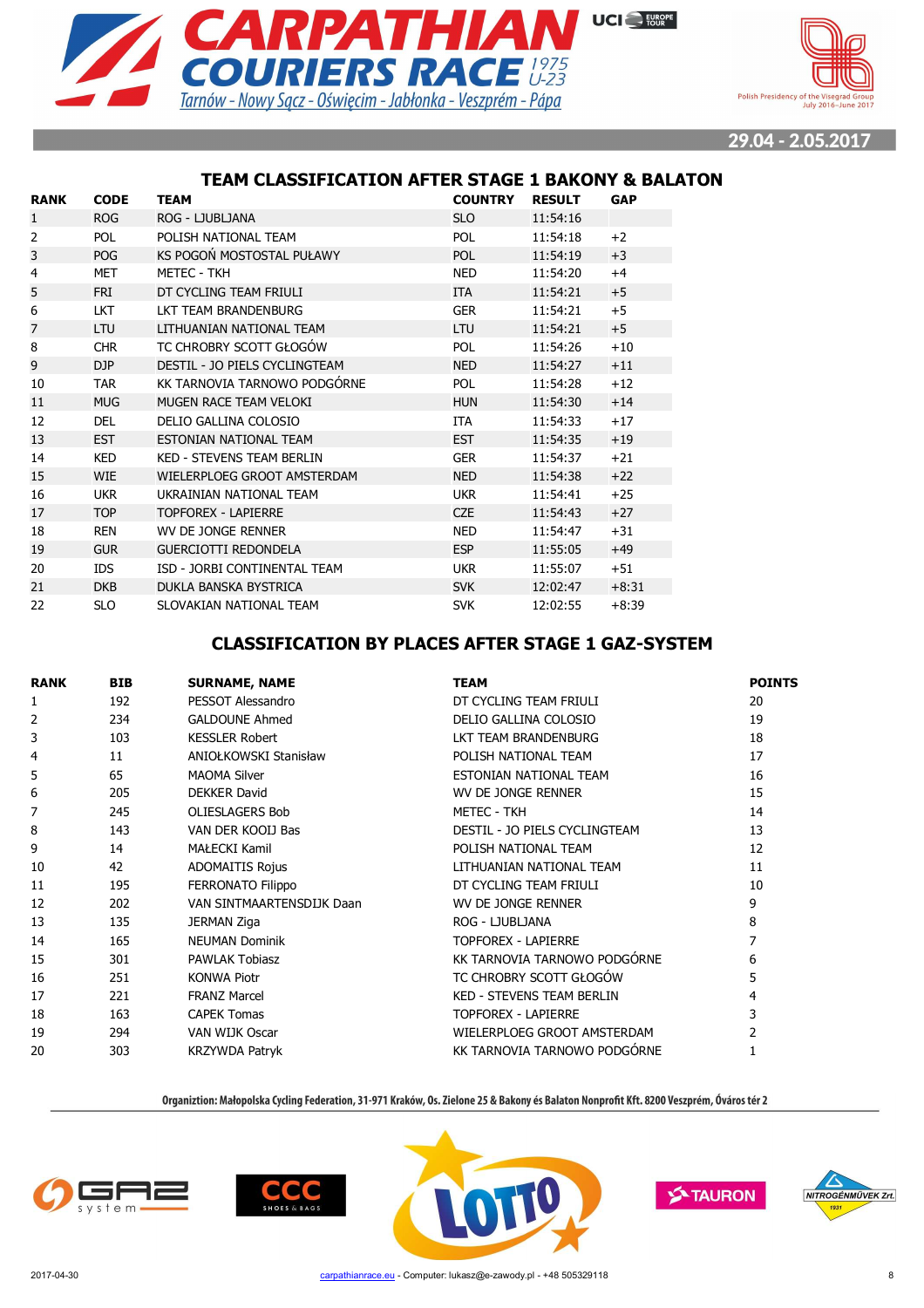



# **MOUNTAINS CLASSIFICATION AFTER STAGE 1 CCC**

| <b>RANK</b> | <b>BIB</b> | <b>SURNAME, NAME</b>    | <b>TEAM</b>                  | <b>POINTS</b> |
|-------------|------------|-------------------------|------------------------------|---------------|
| 1           | 131        | RUCIGAJ Ziga            | ROG - LJUBLJANA              | 8             |
| 2           | 103        | <b>KESSLER Robert</b>   | LKT TEAM BRANDENBURG         |               |
| 3           | 134        | POGACAR Tadej           | ROG - LJUBLJANA              |               |
| 4           | 191        | BAIS Mattia             | DT CYCLING TEAM FRIULI       |               |
| 5           | 241        | VAN DE BERG Lars        | METEC - TKH                  |               |
| 6           | 41         | <b>LASINIS Venantas</b> | LITHUANIAN NATIONAL TEAM     |               |
| 7           | 14         | MAŁECKI Kamil           | POLISH NATIONAL TEAM         |               |
| 8           | 135        | <b>JERMAN Ziga</b>      | ROG - LJUBLJANA              |               |
| 9           | 305        | <b>KARBOWY Marcin</b>   | KK TARNOVIA TARNOWO PODGÓRNE |               |

# **CLASSIFICATION BY POINTS AFTER STAGE 1 TAURON**

| <b>RANK</b>    | <b>BIB</b> | <b>SURNAME, NAME</b>    | <b>TEAM</b>              | <b>POINTS</b> |
|----------------|------------|-------------------------|--------------------------|---------------|
|                | 134        | POGACAR Tadej           | ROG - LJUBLJANA          |               |
| 2              | 14         | MAŁECKI Kamil           | POLISH NATIONAL TEAM     | 4             |
| 3              | 103        | <b>KESSLER Robert</b>   | LKT TEAM BRANDENBURG     | 3             |
| $\overline{4}$ | 131        | RUCIGAJ Ziga            | ROG - LJUBLJANA          |               |
| 5              | 41         | <b>LASINIS Venantas</b> | LITHUANIAN NATIONAL TEAM |               |
| 6              | 135        | JERMAN Ziga             | ROG - LJUBLJANA          |               |
|                | 255        | JAGIEŁA Adam            | TC CHROBRY SCOTT GŁOGÓW  |               |

### **ORDER OF TECHNICAL CARS ON STAGE 3**

| <b>ORDER</b>   | <b>CODE</b> | <b>TEAM</b>                      | <b>COUNTRY</b> |
|----------------|-------------|----------------------------------|----------------|
| $\mathbf{1}$   | <b>FRI</b>  | DT CYCLING TEAM FRIULI           | <b>ITA</b>     |
| $\overline{2}$ | <b>LKT</b>  | LKT TEAM BRANDENBURG             | <b>GER</b>     |
| 3              | <b>ROG</b>  | ROG - LJUBLJANA                  | <b>SLO</b>     |
| 4              | <b>CHR</b>  | TC CHROBRY SCOTT GŁOGÓW          | <b>POL</b>     |
| 5              | <b>MET</b>  | <b>METEC - TKH</b>               | <b>NED</b>     |
| 6              | <b>EST</b>  | ESTONIAN NATIONAL TEAM           | <b>EST</b>     |
| 7              | <b>POL</b>  | POLISH NATIONAL TEAM             | <b>POL</b>     |
| 8              | <b>POG</b>  | KS POGOŃ MOSTOSTAL PUŁAWY        | <b>POL</b>     |
| 9              | DEL         | DELIO GALLINA COLOSIO            | <b>ITA</b>     |
| 10             | <b>MUG</b>  | MUGEN RACE TEAM VELOKI           | <b>HUN</b>     |
| 11             | <b>LTU</b>  | LITHUANIAN NATIONAL TEAM         | <b>LTU</b>     |
| 12             | <b>TAR</b>  | KK TARNOVIA TARNOWO PODGÓRNE     | <b>POL</b>     |
| 13             | DJP         | DESTIL - JO PIELS CYCLINGTEAM    | <b>NED</b>     |
| 14             | <b>TOP</b>  | TOPFORFX - LAPIFRRF              | <b>CZE</b>     |
| 15             | <b>SLO</b>  | SLOVAKIAN NATIONAL TEAM          | <b>SVK</b>     |
| 16             | <b>DKB</b>  | DUKLA BANSKA BYSTRICA            | <b>SVK</b>     |
| 17             | <b>REN</b>  | WV DE JONGE RENNER               | <b>NED</b>     |
| 18             | <b>UKR</b>  | UKRAINIAN NATIONAL TEAM          | <b>UKR</b>     |
| 19             | <b>KED</b>  | <b>KED - STEVENS TEAM BERLIN</b> | <b>GER</b>     |
| 20             | <b>WIE</b>  | WIELERPLOEG GROOT AMSTERDAM      | <b>NED</b>     |
| 21             | <b>GUR</b>  | <b>GUERCIOTTI REDONDELA</b>      | <b>ESP</b>     |
| 22             | <b>IDS</b>  | ISD - JORBI CONTINENTAL TEAM     | <b>UKR</b>     |









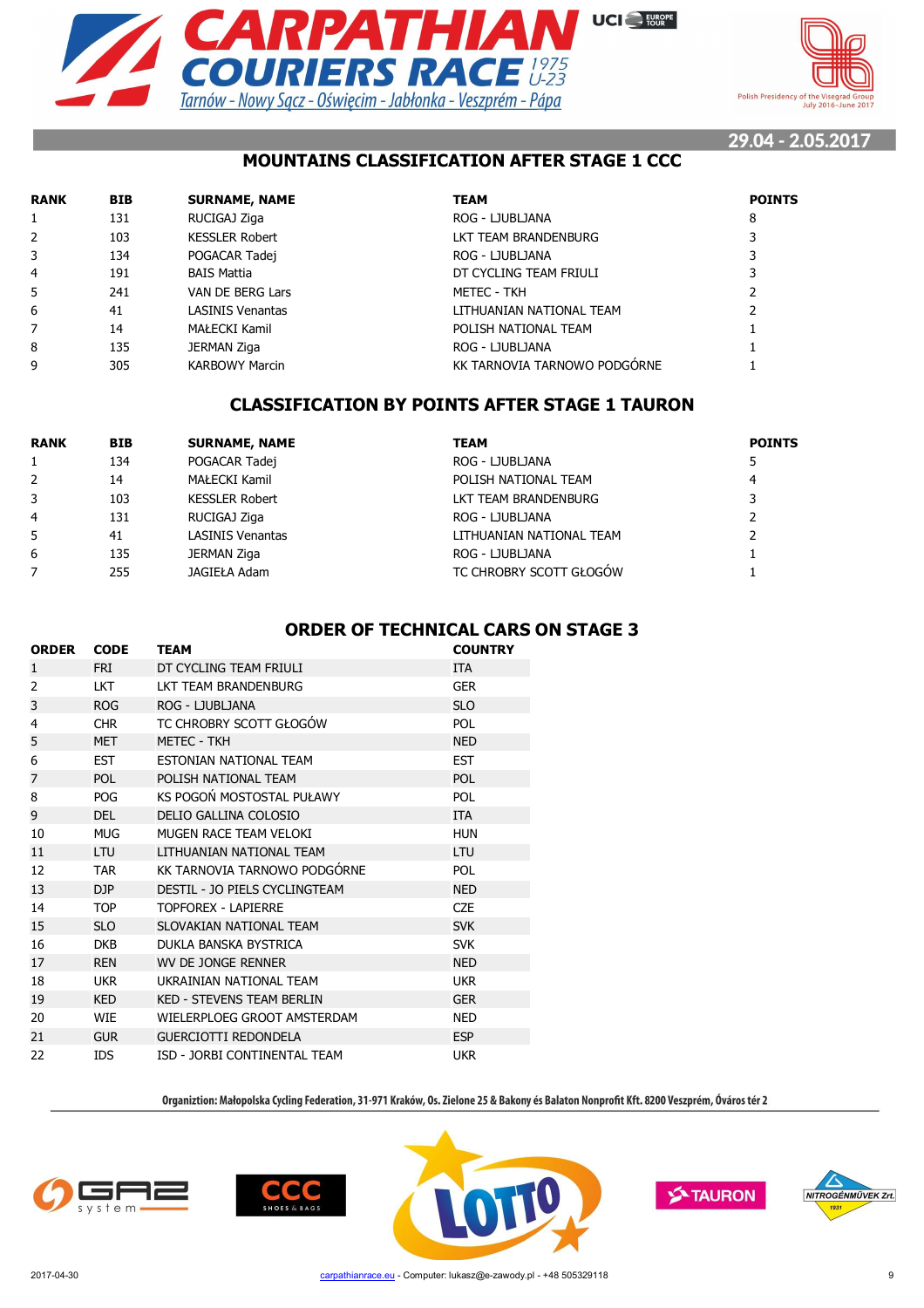



# **COMMISSAIRES PANEL COMMUNIQUE**

Zawodnicy nr 214, 131, 233, 13, 22 brali udział w kraksie na ostatnich 3 kilometrach przed metą i otrzymali czas grupy.

Riders no 214, 131, 233, 13, 22 - were in crash during last 3 kilometers and they received time of the main bunch.







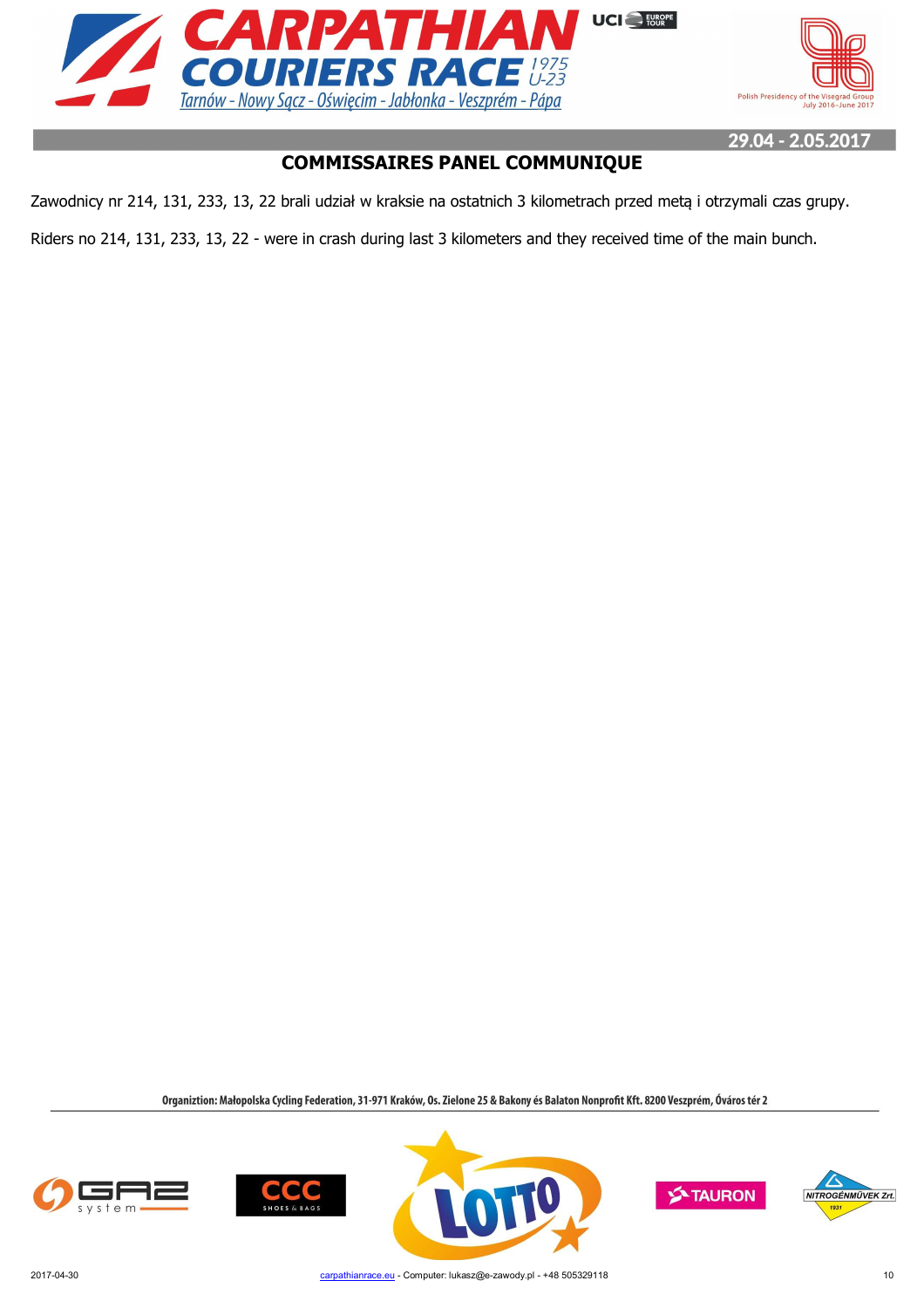



**Pessot Alessandro (192) DT CYCLING TEAM FRIULI**

# **JERSEY HOLDERS AFTER STAGE 1**

#### **INDIVIDUAL GENERAL CLASSIFICATION AFTER - yellow**



#### **CLASSIFICATION BY PLACES - black**



#### **MOUNTAINS CLASSIFICATION - orange**



#### **CLASSIFICATION BY POINTS - magenta**



## **CLASSIFICATION OF COMPETITORS 19-20 YEARS AFTER - white**



Organiztion: Małopolska Cycling Federation, 31-971 Kraków, Os. Zielone 25 & Bakony és Balaton Nonprofit Kft. 8200 Veszprém, Óváros tér 2









**LOTTO**

**Pessot Alessandro (192) DT CYCLING TEAM FRIULI** Jersey wearer: **Galdoune Ahmed (234) DELIO GALLINA COLOSIO**

**CCC**

**Rucigaj Ziga (131) ROG - LJUBLJANA**

# **TAURON**

**Pogacar Tadej (134) ROG - LJUBLJANA**

# **NITROGENMUVEK**

**Pogacar Tadej (134) ROG - LJUBLJANA** Jersey wearer: **VAN DE BERG Lars (241) METEC - TKH**

> A NITROGÉNMŰVEK Zrt.



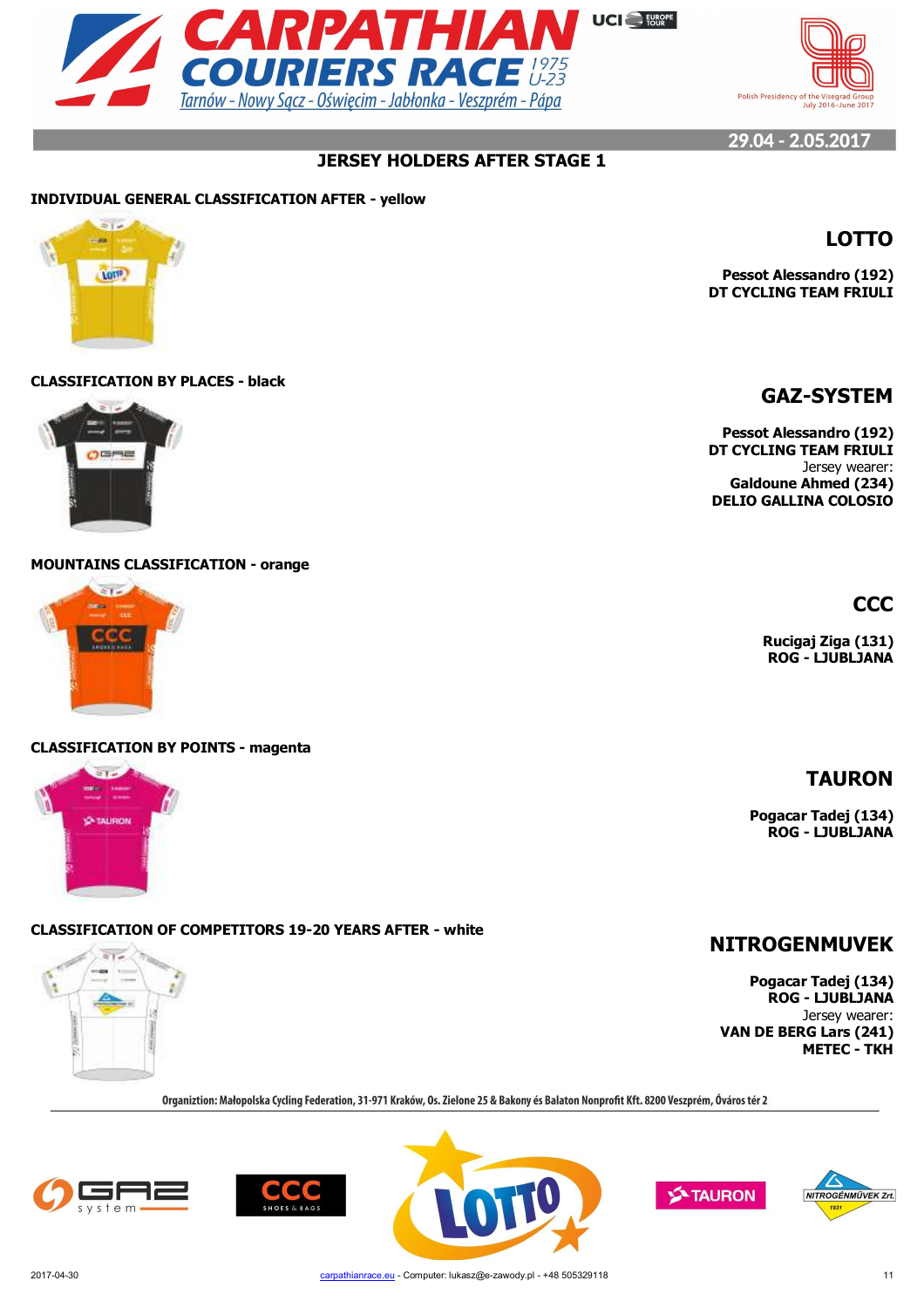



# **The results are available immediately after the race.**

**Please visit our website http://e-zawody.pl/result-ccr17**

**or scan the code.**